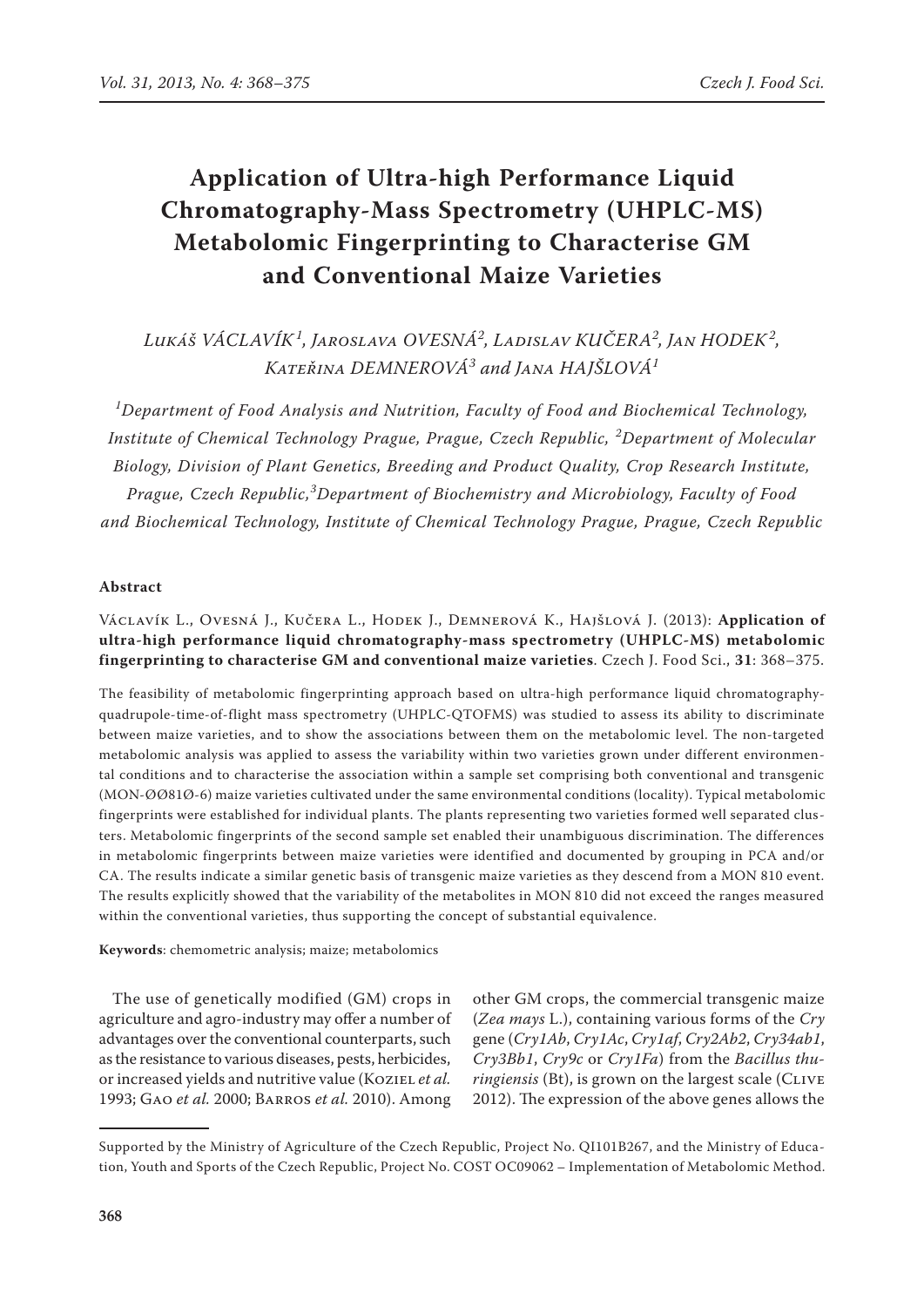Bt maize to produce proteins that are highly toxic to some Coleopteran and/or Lepidopteran and to protect itself from major insect pests frequent in European and North American agriculture (e.g. European corn borer) (CLIVE 2012).

The commercial growth and use of GM crops for food and other purposes is regulated in many countries and comprehensive safety assessment procedures are required prior to their approval (Marmiroli *et al.* 2008). The safety assessment of the GM crops is based on the concept of "substantial equivalence" and involves comparative analyses of targeted chemical constituents representing nutrients, toxins, and antinutrients in a GM crop and the appropriate conventional counterpart (OECD 1993; FAO/WHO 2000). Relatively recently, nontargeted metabolomics-based approaches were applied to extend the coverage of analytes in substantial equivalence studies and to identify the compounds differing in abundance in GM and non-GM plants (Barros *et al.* 2010; Heinemann *et al.* 2011; Manneti *et al.* 2006; Leon *et al.* 2009; Frank 2012).

Although a large amount of data has been evaluated to assess the safety of the GM plant and products, metabolomics-based studies aiming at comprehensive analysis of as many low molecular compounds (metabolites) in a biological sample as possible, have not been extensively used up to now. This challenging task can be only completed with the use of advanced analytical platforms facilitating the analysis of a wide range of metabolites differing both by physico-chemical properties and abundance, such as nuclear magnetic resonance (NMR) and/or mass spectrometry (MS) coupled with the separation techniques employing liquid chromatography (LC), gas chromatography (GC), and capillary electrophoresis (CE) (Dunn & Ellis 2005; Wishart 2008; Cevallos-Cevallos *et al.* 2009). As the data generated by these techniques are very complex, advanced processing software tools and multivariate chemometric methods are needed for their interpretation (KATAJAMAA & DRESIC 2007).

In this feasibility study, the potential of nontargeted metabolomics workflow using ultra-high performance liquid chromatography-quadrupoletime-of-flight mass spectrometry (UHPLC-QTOFMS) instrumentation and chemometrics has been explored for the evaluation of the conventional and GM maize (MON 810 event). The samples analysed comprised: (*i*) GM and non-GM unrelated varieties coming from different environmental conditions and (*ii*) various commercial Bt

maize and non-GM maize varieties grown under identical field conditions in a field trial. Here we report the possibility of using UHPLC-MS-based metabolomic fingerprinting for comprehensive evaluation of the metabolome of maize leaves.

# **MATERIAL AND METHODS**

*Plant material*. The first set of leaf samples (approximately 5 g) used in this study was kindly provided by a private grower. The second set was sourced from Czech Institution for Testing in Agriculture (CISTA) in field trials. The plant leaves were collected in phenological phase on BCHCHscale: Leaf development, code 19 (Lancashire *et al.* 1991). The first sample set consisted of transgenic Bt variety Kvalitas YG (event MON 810) and the non-GM unrelated maize, both grown under different environmental conditions. For each of the above mentioned groups (i.e., transgenic and conventional maize), 10 samples representing leaves were taken from individual plants. The second sample set represented both GM Bt maize varieties ( $n = 10$ ) and non-GM maize varieties ( $n =$ 10), grown in the field trial as comparators under identical conditions in the southern part of the Czech Republic. Like in the case of the first sample set, leaves were collected from individual plants of each variety (Table 1). Until further processing, the leaf tissues were stored in the dark at –70°C.

*Verification of GM and non GM nature of samples*. Briefly, the collected leave tissue samples were frozen and homogenised in liquid nitrogen. DNAs were isolated from each leaf sample in duplicates by CTAB based method (Ovesná *et al.* 2008). DNAs quality and quantities were checked by electrophoretic separation of sample aliquots on 0.7% agarose gel and spectrophotometry (NanoPhotometer; Implen, Los Angeles, USA) at 260 and 280 nm. The DNA (100 ng) was further used for real-time PCR-based event specific (MON-ØØ81Ø-6) assay (ABI 7900 HT) to verify the presence of MON 810 event. Specific primer sets were used to detect the presence of 35S CaMV promoter and NOS terminator (Ovesná *et al.* 2006; Querci *et al.* 2010) and to exclude other GM modifications using PCR (MJ Research, Watertown, USA).

*Metabolite extraction procedure*. The leaves were homogenised in liquid nitrogen. The obtained powder (1 g) was extracted by shaking with 10 ml of methanol for 5 minutes. The mixture was cen-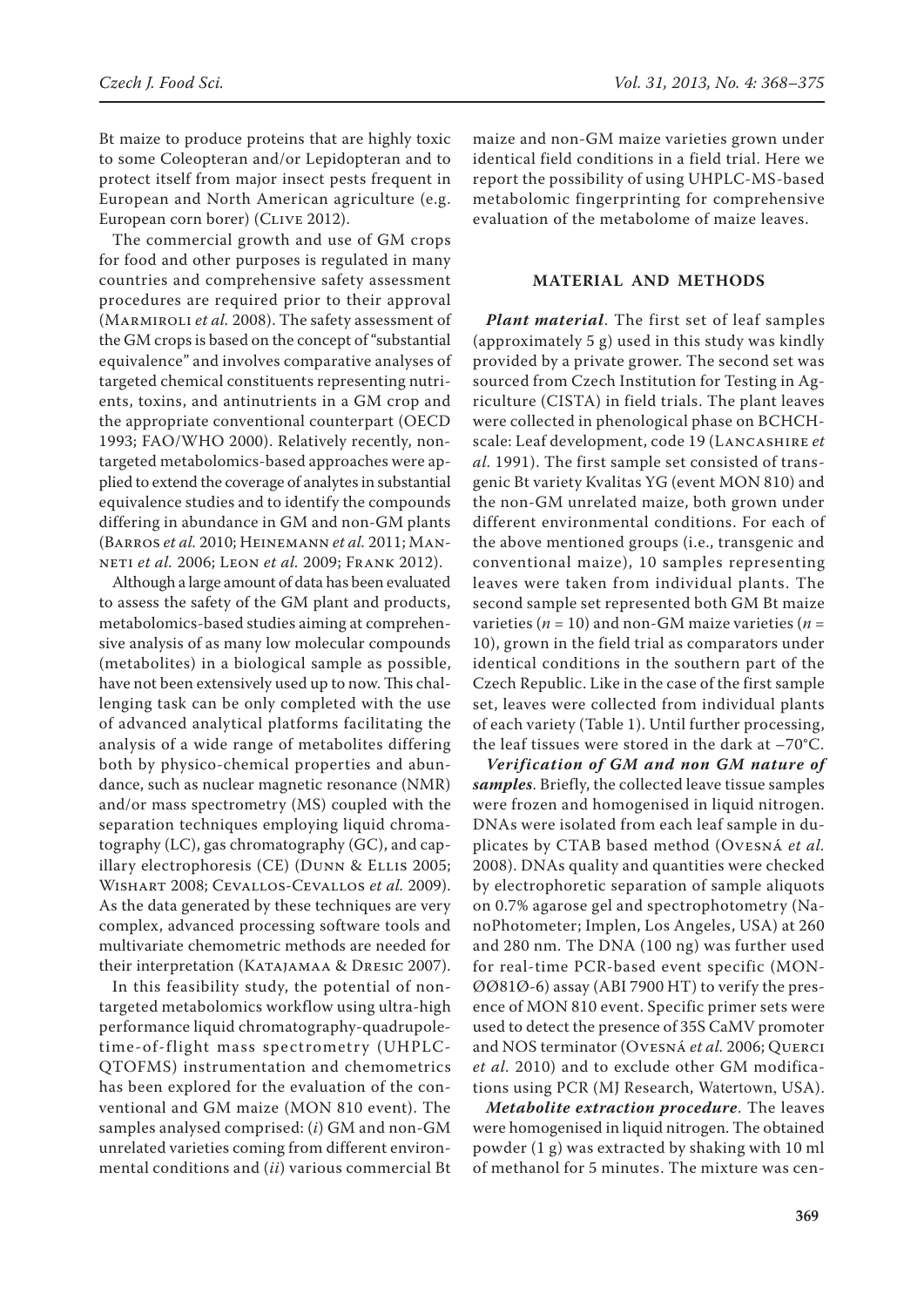| <b>GM</b><br>Variety |                | Company                                            | <b>FAO</b><br>number | Registration | Hybrid/Line    | Early vigor<br>$(9-1)$ |
|----------------------|----------------|----------------------------------------------------|----------------------|--------------|----------------|------------------------|
| CRAZI YG             | <b>MON 810</b> | KWS SAAT AG                                        | 320                  | 2009         | Sc             | 8.3                    |
| <b>DKC 2961 YG</b>   | <b>MON 810</b> | Monsanto Technology LLC                            | 230                  | 2010         | Sc             | 5.7                    |
| <b>DKC 3512 YG</b>   | <b>MON 810</b> | Monsanto Technology LLC                            | 290                  | 2008         | Sc             | 7                      |
| <b>DKC 3795</b>      |                | Monsanto Technology LLC                            | 260                  | 2010         | Sc             | 8.3                    |
| <b>DKC 3872 YG</b>   | <b>MON 810</b> | Monsanto Technology LLC                            | 270                  | 2011         | Sc             | 6.3                    |
| ES IMPERIAL YG       | <b>MON 810</b> | Euralis Semences                                   | 300                  | 2011         | Sc             | 9                      |
| <b>JOKARICS</b>      |                | Caussade Semences                                  | 320                  | 2007         | Sc             | 8.3                    |
| <b>JUXXIN</b>        |                | Société RAGT 2n                                    | 330                  | 2008         | Sc             | 9                      |
| <b>KARAS YG</b>      | <b>MON 810</b> | KWS SAAT AG                                        | 400                  | 2008         | Sc             | 9                      |
| <b>KRABAS YG</b>     | <b>MON 810</b> | <b>KWS SAAT AG</b>                                 | 300                  | 2011         | Sc             | 8.3                    |
| LG 30290             |                | <b>LIMAGRAIN GENETICS Grandes</b><br>Cultures S.A. | 280                  | 2011         | Sc             | 8.3                    |
| <b>MERCURIO</b>      |                | <b>KWS SAAT AG</b>                                 | 250                  | 2010         | T <sub>c</sub> | 8.3                    |
| <b>OXXYGEN YG</b>    | <b>MON 810</b> | Société RAGT 2n                                    | 330                  | 2011         | Sc             | 7                      |
| P9494                |                | Pioneer Hi-Bred International, Inc.                | 340                  | 2011         | Sc             | 7.7                    |
| PR38V12              |                | Pioneer Hi-Bred International, Inc.                | 330                  | 2007         | Sc             | 7                      |
| PR39T47              | <b>MON 810</b> | Pioneer Hi-Bred International, Inc.                | 270                  | 2008         | Sc             | 8.3                    |
| RH07103              |                | Société RAGT 2n                                    | nd                   | nd           | nd             | nd                     |
| RH11056              | <b>MON 810</b> | Société RAGT 2n                                    |                      |              | Sc             | 7.7                    |
| <b>SUBIANCA</b>      |                | Dow AgroSciences GmbH                              | 340                  | 2010         | Sc             | 7                      |
| <b>TEXXUD</b>        |                | Société RAGT 2n                                    | 340                  | 2005         | Sc             | 5                      |

|  |  |  |  |  |  |  |  |  |  | Table 1. List of varieties used in the study, breeding company and basic characteristic of plant material |  |  |
|--|--|--|--|--|--|--|--|--|--|-----------------------------------------------------------------------------------------------------------|--|--|
|--|--|--|--|--|--|--|--|--|--|-----------------------------------------------------------------------------------------------------------|--|--|

nd – not detected

trifuged for 5 min (10 000 rpm, 20°C), the supernatant was passed through a 0.22 µm PTFE filter and transferred into a 2 ml amber autosampler vial. Prior to UHPLC-MS analysis, the samples were diluted 10-fold with pure methanol to avoid the possible saturation of the MS detector. The sample extracts were stored at –22°C.

*Ultra high performance liquid chromatographymass spectrometry (UHPLC-MS)*. An Acquity Ultra Performance LC system coupled with Synapt G2 HD quadrupole-time-of-flight mass spectrometer (Waters, Milford, USA) was used in this study. Chromatographic separation was performed with an Acquity UPLC HSS T3 reversed phase analytical column (50 mm × 2.1 mm *i.d*., 1.7 µm particle size; Waters, Milford, USA) maintained at 40°C. The sample volume of 3 µl with the partial loop injection mode was used. The mobile phase consisted of 0.1% aqueous formic acid (A) and 0.1% formic acid in methanol (B). The gradient elution was carried out as follows: 0–7 min eluent B 5 – 100%; 7–9 min eluent B 100%; 9–10 min column equilibration – eluent B 5%. The mobile phase flow was 0.5 ml/minute.

The Synapt G2 HD instrument was operated in positive electrospray ionisation (ESI) mode; the parameter settings used during the measurements were as follows: capillary voltage (+2500 V), cone voltage (+30 V), source temperature (120°C), desolvation temperature (350°C). Nitrogen was used as both desolvation and cone gas at a flow rate of 800 and 10 l/h, respectively. Leucine-enkephaline was used as lock mass (*m/z* 556.2771) for internal calibration at a concentration of  $2$  ng/ $\mu$ l and a flow rate of 10 µl/minute. Both full MS and the MS/MS fragmentation mass spectra were acquired at a rate 2 spectra per second in the range *m/z* 50–1000. The mass resolving power of the instrument was approximately 20 000 FWHM (full width at half maximum) at *m/z* 200.

In order to diminish any possible time dependent changes in UHPLC-MS chromatographic fingerprints, the in-batch sequence of the samples was randomised. Two repeated analyses of each sample were performed. Within the measurement sequence, blank samples (pure methanol) were analysed.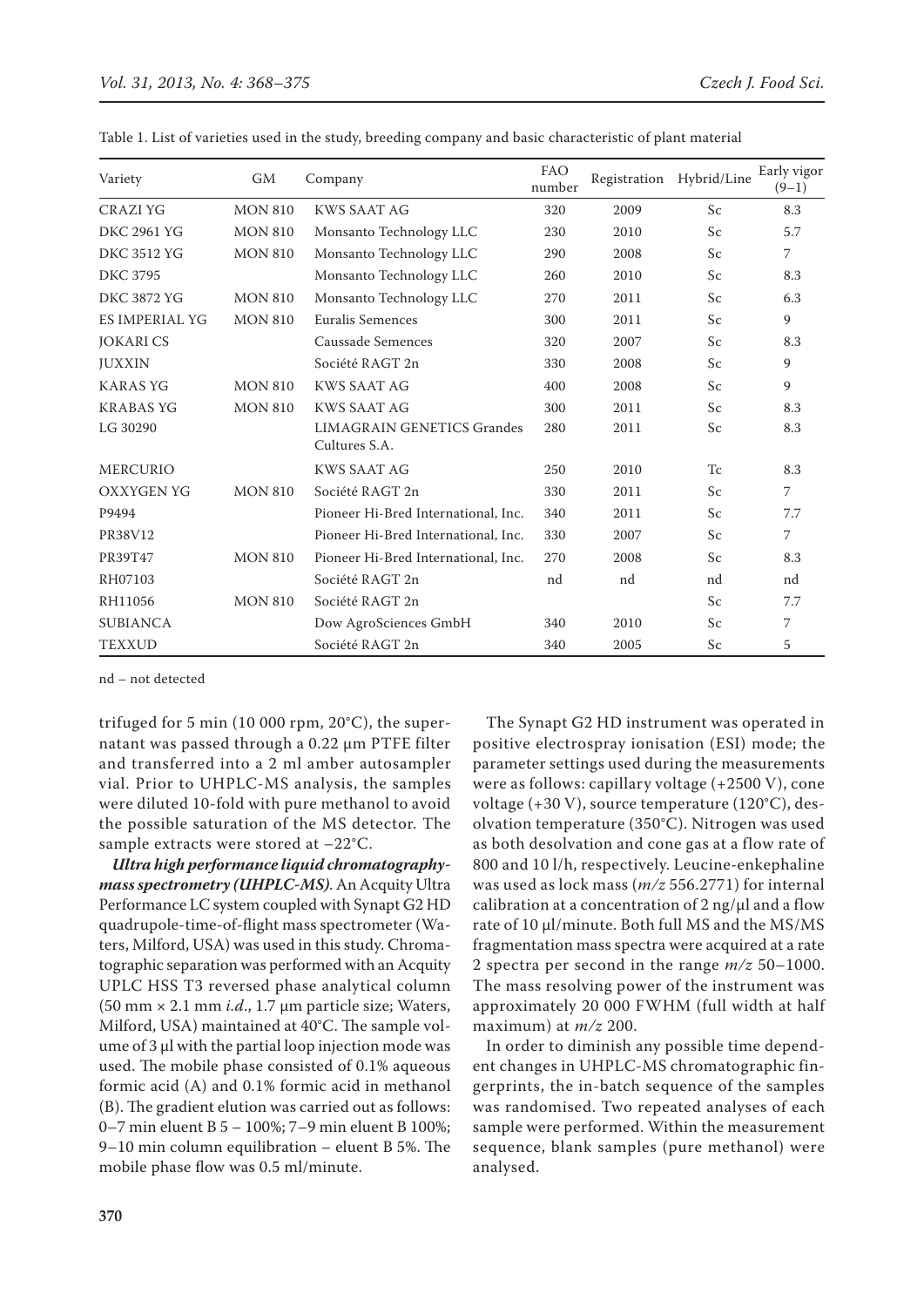*Data processing and statistical analysis*. With regard to the complexity of UHPLC-MS records obtained by the analysis of the sample sets studied, an automated algorithm was employed for the data mining and aligning procedures. The software automatically organised the data into matrix of  $(x \times y)$  containing *y* peaks (characterised by RT, *m/z* value, and intensity) in each of the *x* records. To ensure that the data comprise only the peaks originating from the maize extract, the peaks observed in the blank samples records were removed.

The processing of the LC-MS data was carried out with the use of MarkerLynx software, Version 4.1 (Waters, Milford, USA). Automated data mining was performed in the retention time (RT) window of 0.2–10.0 min and *m/z* range 50–1000 at an intensity threshold setting of 500 cps. To reduce the dimensionality of the data matrix obtained, the peaks representing isotopic ions were automatically excluded during the data mining based on isotope spacing. The detected peaks were aligned across the sample set using a mass tolerance window 0.01 Da and a retention time window 0.1 minutes. Data matrix comprising the list of peaks characterised by RT, *m/z*, and intensity was obtained in this way. The data set No.1 was Pareto-scaled (square root of the standard deviation is used as the scaling factor) prior to the principal component analysis (PCA) facilitated by Extended Statistics module. In the case of the data set No. 2, the peaks with zero intensity in at least one sample were excluded from the data matrix. The data matrices of  $(20 \times 2613)$  containing 2613 peaks (characterised by RT, *m/z* value, and intensity) in each of the 20 records were obtained for each data set. The data set No. 1 was processed with PCA, while for processing the data set No. 2 both cluster analysis (CA) and PCA were used. In the case of the sample set No. 2, PCA and CA were conducted with the use of the software package STATISTICA, Version 10 (StatSoft, Tulsa, USA). Three dimensional PCA based on correlation matrix of  $(20 \times 20)$  resulted from the factor analysis of UHPLC-MS data obtained by the analysis of the data set No. 2 (20 maize varieties, 2613 peaks).

## **RESULTS AND DISCUSSION**

DNA analysis confirmed the expected nature of the plant material. The conventional varieties were free of contamination with GM maize and

neither of the analysed varieties contained other GM event. Hence, the material for the preliminary investigation of the possible associations between the inserted GM event and the metabolomic fingerprint was available. If there is some general effect of the transgene MON 810 other than the pest resistance, a specific metabolic pattern has to be identified across the two sets.

#### **LC-MS metabolomic fingerprinting**

In this study, non-targeted analysis of maize methanolic leaf extracts was performed to obtain comprehensive metabolomic fingerprints containing information on as many metabolites as possible. Considering the non-targeted nature of the analyses to be performed, some generic settings had to be applied to both LC separation and MS detection. Since various metabolites differ significantly in terms of polarity, an analytical column with reversed stationary phase containing embedded polar groups was used instead of conventional  $C_{18}$  or  $C_8$  reversed stationary phases to enhance the retention of highly polar components present in the maize leaf metabolome. The use of stationary phase with sub-2 µm particles significantly increased the chromatographic resolution and enabled relatively rapid analysis with injection-to-injection run time of 11 minutes. Since the typical base width of the detected peaks was below 12 s, sufficient characterisation of the analytes peak shapes was possible at acquisition speed settings used.

The reproducibility of both *m/z* values and retention times (RT) of the detected metabolites has a major impact on the overall quality of UHPLC-MS metabolomic data. High fluctuations of these parameters during the measurement sequence result in a poor outcome of the data mining process and lead to misinterpretation of the results. To explore the possible RT fluctuation, RTs of three peaks (RT 0.7, 4.2, and 7.1 min) were monitored during the measurement sequence of 20 sample injections. Based on these data, typical peak RT variability was found to be below 5% (relative standard deviation, RSD) that can be considered as an acceptable value. QTOF mass analyser can be considered an effective tool for metabolomics-based studies of biological samples (Xie *et al.* 2008). It also enables accurate mass measurement in a broad *m/z* range. To obtain as low mass errors as possible,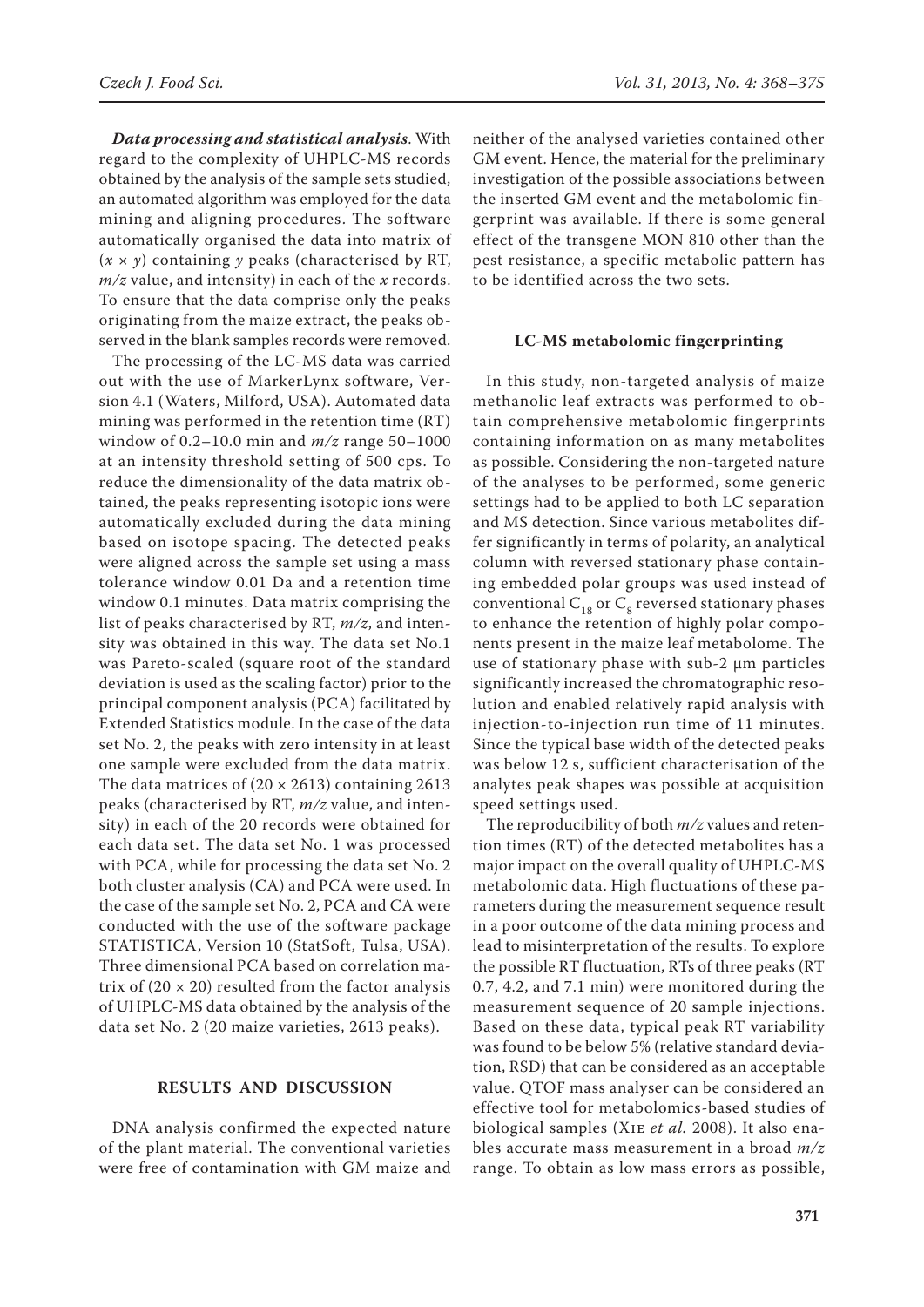regular external calibration of the instrument was performed. Additionally, a continuous correction of small mass drifts correction was carried out with the use of mass locking compound delivered to the instrument via  $2<sup>nd</sup> ESI$  sprayer. Under these conditions, the achieved mass accuracy was below 5 ppm. Despite that in the initial optimisation experiments both positive and negative ESI modes were used, the preliminary results have explicitly shown that the latter polarity setting yielded significantly fewer informative records. Therefore, only positive ESI was further used.

#### **Data mining and data pre-treatment**

It should be noted that the peaks extracted from the UHPLC-MS fingerprints could not be generally considered to be the individual metabolites because of the signal redundancy. This redundancy was, to some extent, decreased in the data mining step by automatic removal of the peaks of monoisotopic ions (i.e., signals with the lowest *m/z* value within the isotope pattern). It is well known, however, that in ESI, ionisation of a single metabolite may result in the formation of multiple signals, such as various adduct or fragment ions. For example, in positive ESI ionisation ammonium  $[M + NH_4]^+,$ sodium  $[M + Na]^+$ , or potassium adducts  $[M + K]^+$ , are frequently formed.

Since metabolites typically occur in distinct concentrations, large differences in intensities (by up to several orders of magnitude) were observed with many peaks. Such differences can significantly affect the data variance determined treatment by the multivariate analysis. To modify the weights of the respective peaks (variables), the Pareto scaling of the data was performed (Ivosev *et al.* 2008). This type of scaling enabled the reduction but not complete elimination of the above abundance differences. It provides good results when applied to LC-MS data because it takes into account that larger peaks can be more reliable, but all variables are equivalent. The scaling of the data was not performed for the set No. 2, the log scaling when applied to LC-MS data (intensity) yielded less informative results. The detection of correlations between different features in a set of feature vectors is a very important data mining task because the correlation indicates a dependency between the features or some association of the cause and effect between them (Böhm *et al.* 2004). Our simplified approach was based on a combination correlation matrix (20  $\times$  20) resulted from the factor analysis of LC-MS data (20 maize varieties, 2613 peaks, peak intensity) and PCA. Therefore, this multivariate analysis is not affected by large differences in the peaks intensities.

#### **Chemometric analysis**

In the next step, principal component analysis (PCA) was applied to the pre-processed experimental data. This unsupervised pattern recognition technique represents a highly useful and widely employed tool for the interpretation of complex data. PCA allows the dimensionality reduction and visualisation of the intrinsic patterns present in the original data in the form of a few principal components (PCs) while retaining the maximum possible variability (BERUETTA *et al.* 2007). In this study, PCA was used to explore the differences in LC-MS metabolomic fingerprints of leaves originating from various varieties of both transgenic and conventional maize. The sample leaves extracts were characterised by LC-MS metabolomic fingerprints that were processed as described above**.** As can be seen in Figure 1, two relatively well-resolved sample clusters of the respective maize varieties were formed in the PCA space defined by the first and second principal components calculated as based on sample set No. 1. The separation of these samples clearly documents the differences in their metabolomic fingerprints. These differences are apparently linked to changes in the metabolites concentrations. The differences between the samples of the same variety are in-



Figure 1. Two dimensional PCA scores plot showing association between metabolomic fingerprints of two maize varieties represented by 10 samples per cultivar (each cultivar forms a specific group)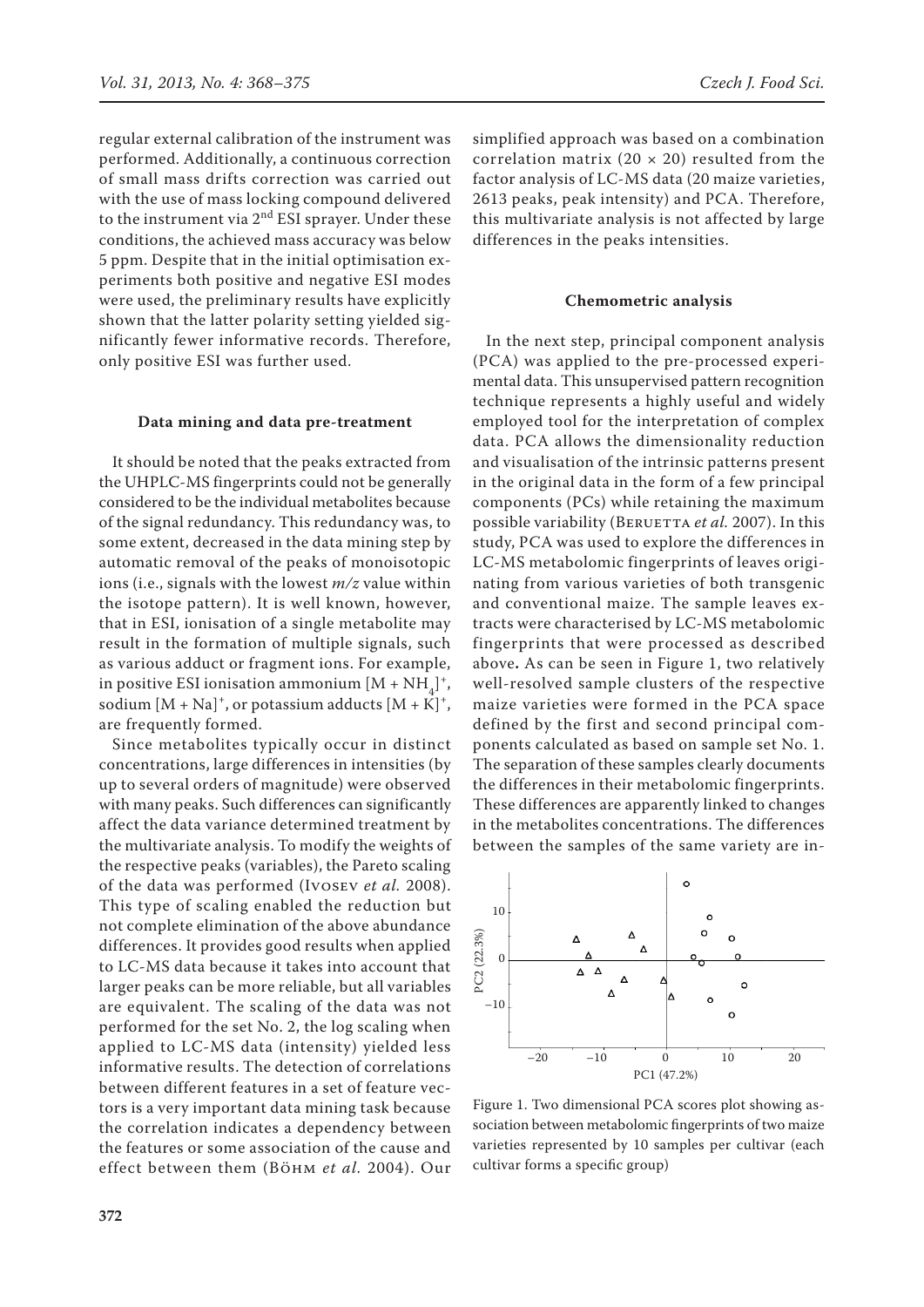

Figue 2. Three dimensional principal component analysis based on correlation matrix  $(20 \times 20)$  resulted from factor analysis of LC-MS data (20 maize varieties, 2613 peaks, peak intensity)

White circles – convential maize variety; black circles – GM-maize variety

duced by varying micro-environmental and soil conditions. As shown in the two-dimensional PCA graph, the metabolomic profiles of ten different leaf samples representing identical varieties were closer to one another than to the set of profiles derived from the other varieties. The two sets did not overlap, which proved the potential of

そっ

the technique to differentiate between cultivars, thus we proceeded to analyse the data obtained by analysis of the sample set No. 2.

As can be seen in the three-dimensional scores plot (Figure 2), the PCA grouped the examined varieties according to their origins, i.e. according to the respective breeding company by which the



Figure 3. Results of cluster analysis for LC-MS data (peak intensities) of 10 transgenic (marked with an asterisk) and 10 conventional maize varieties (20 maize varieties, 2613 peaks)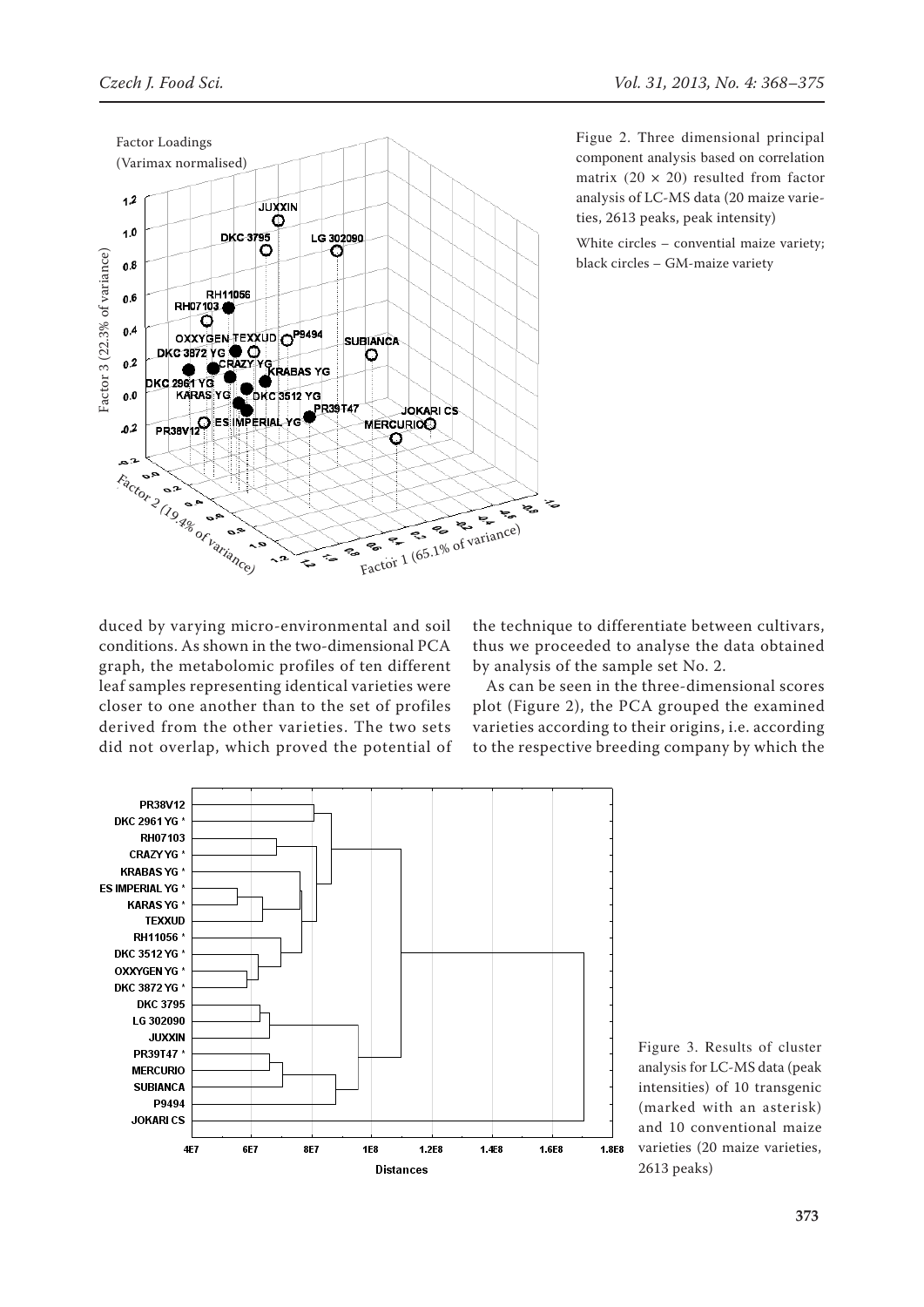respective variety was released. This finding was also explicitly documented by the CA (Figure 3). The first, second, and third principal components explained for 55.1, 19.4, and 22.3% of the data variance, respectively. The MON 810 varieties were in the PCA scores plot closer to one another compared to conventional varieties, which indicated on their similar genetic basis. This finding was expected as all GM MON 810 descended from a single modified line. Also, the company may use different types of germplasm in their breeding program. Although the GM varieties seem to be closer to one another, they do not exceed the variability range that was calculated for the conventional varieties. The range of values representing maize leaves metabolome is documented by the distance of Jokari CS variety from the other GM and conventional varieties (Figure 3).

As two sets of varieties were used in this study, one representing two varieties GM and conventional, each represented by multiple samples, and the second several GM and conventional varieties, we were able to demonstrate the capability of metabolomics-based approach to differentiate efficiently between the maize varieties, and to trace their relationships on the metabolomic level. No significant correlation was found between the metabolic profiles measured at the given developmental stage and agronomically important traits, namely earliness, yield or use of the varieties (silage, grains).

We were not able to find any specific patterns/ signal typical for GM varieties even though these were cultivated under the same environmental conditions as their conventional counterparts. Moreover, as the ranges of the metabolite intensities detected in individual GM and conventional varieties overlapped, it can be expected that in the case of equivalence the metabolite concentrations in GM varieties will not differ from those in the conventional cultivars and will not be shifted in PCA plot with respect to them (EFSA 2011). Our findings support the opinion of equivalence of MON 810 with conventional maize. However, studies under different environmental conditions with a higher number of replicates are necessary.

In general, the composition of the leaf tissue may have an impact on the safety of GM plants. Much more data for the composition analysis of maize kernels are available (KUIPER et al. 2001; CELLINI *et al.* 2004). The presented approach allows largescale evaluation of leaf metabolome and can provide extensive data for GMO safety assessment.

## **CONCLUSIONS**

UHPLC-QTOFMS technique was demonstrated to hold a great potential in discriminative metabolomics of conventional and Bt transgenic maize varieties. The processing of metabolomic fingerprints (mass spectra) by advanced chemometric methods demonstrated the capability of this approach to classify various maize varieties in both GM and non-GM sample sets. On the other hand, distinguishing MON 810 event was not possible. This means, in fact, that 'substantial equivalence' principle has been confirmed.

#### **References**

- Barros E., Lazar S., Anttonen M.J., Van Dijk J.P., Röhling R.M., Kok E.J., Engel K.H. (2010): Comparison of two GM maize varieties with a near-isogenic non-GM variety using transcriptomics, proteomics and metabolomics. Plant Biotechnology Journal, **8**: 436–451.
- Beruetta L.A., Alonso-Salces R.M., Hérberger K. (2007): Supervised pattern recognition in food analysis. Journal of Chromatography A, **1158**: 196–214.
- Böhm Ch., Kailing K., Koger P., Zimek A., (2004): Computing clusters of correlation connected objects. In: Proceeding ACM International Conference on Management of Data (SIGMOD), Paris, France, 2004.
- Cellini F., Chesson A., Colquhoun I., Constable A., Davies H.V., Engel K.H., Gatehouse A.M.R., Kärenlampi S., Kok E.J., Leguay J.J., Lehesrant A. S., Noteborn H.P.J.M., Pedersen A.J., Smith M. (2004): Unintended effects and their detection in genetically modified crops. Food and Chemical Toxicology, **42**: 1089–1125.
- Cevallos-Cevallos J.M., Reyes-de-Corcuera J.I., Etxeberria E., Danyluk M.D., Rodrick G.E. (2009): Metabolomic analysis in food science: a review. Trends in Food Science & Technology, **20**: 557–566.
- Clive J. (2012): Global Status of Commercialized Biotech/ GM Crops. ISAAA Brief No. 44. ISAAA, Ithaca.
- Dunn W.B., Ellis D.I. (2005): Metabolomics: current analytical platforms and methodologies. TrAC-Trends in Analytical Chemistry, **24**: 285–294.
- EFSA Panel on Genetically Modified Organisms (GMO) (2011): Guidance for risk assessment of food and feed from genetically modified plants. EFSA Journal, **9**(5): 2150: 37. doi:10.2903/j.efsa.2011.2150
- EN ISO 21571 (2005): Foodstuffs Methods of Analysis for the Detection of Genetically Modified Organisms and Derived Products — Qualitative Nucleic acid Based Methods. ISO Copyright Office, Geneva.